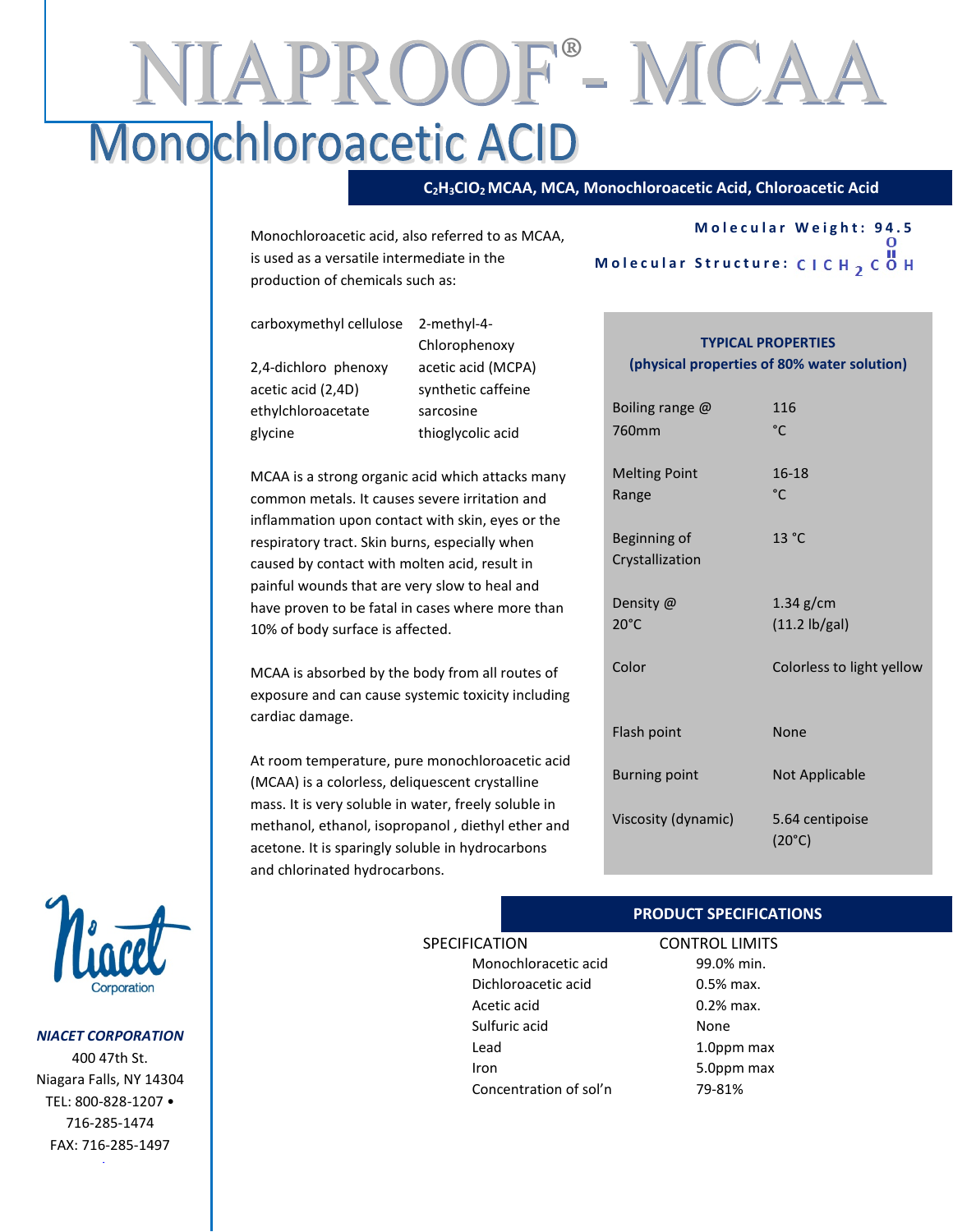# **Applications**

The main field of application of monochloroacetic acid is the manufacture of carboxymethylcellulose. This product has many uses, for instance in the manufacture of adhesives, detergents, finishing agents for the textile, leather and paper industries and drilling muds for deep geological drilling.

Monochloroacetic acid is also an important intermediate for the manufacture of pesticides such as 2 .4 dichlorophenoxyacetic acid (2.4-D), 2.4-5-trichlorophenoxyacetic acid (2.4.5-T) and 2-methyl-4 chlorophenoxyacetic acid (MCPA).

Thioglycolic acid, an important derivative of monochloroacetate, is used for the manufacture of stabilizers for polyvinyl chloride and of permanent hair waving preparations.

Monochloroacetic acid has further uses as a raw material for chemical synthesis, as in the manufacture of pharmaceutical preparations (caffeine, vitamins, barbiturates), textile auxiliaries, dyestuffs (indigo) and dextrin.

Monochloroacetic acid can be used for a number of further reactions besides those typical of monocarboxylic acids.

For instance, it reacts

- 
- 
- 
- with alkali hydrogen sulphide to form thioglycolic acid
- 
- 
- with alcohols to form alkoxyacetic acids;
- with ammonia/amines to form a-amino acids, e.g. aminoacetic acid, phenylglycine;
- with alkali cyanides to form cyanoacetic acid and from this by saponification malonic acid;
	-
- with phenols to form phenoxyacetic acids
- with aqueous alkalis to form glycolic acid

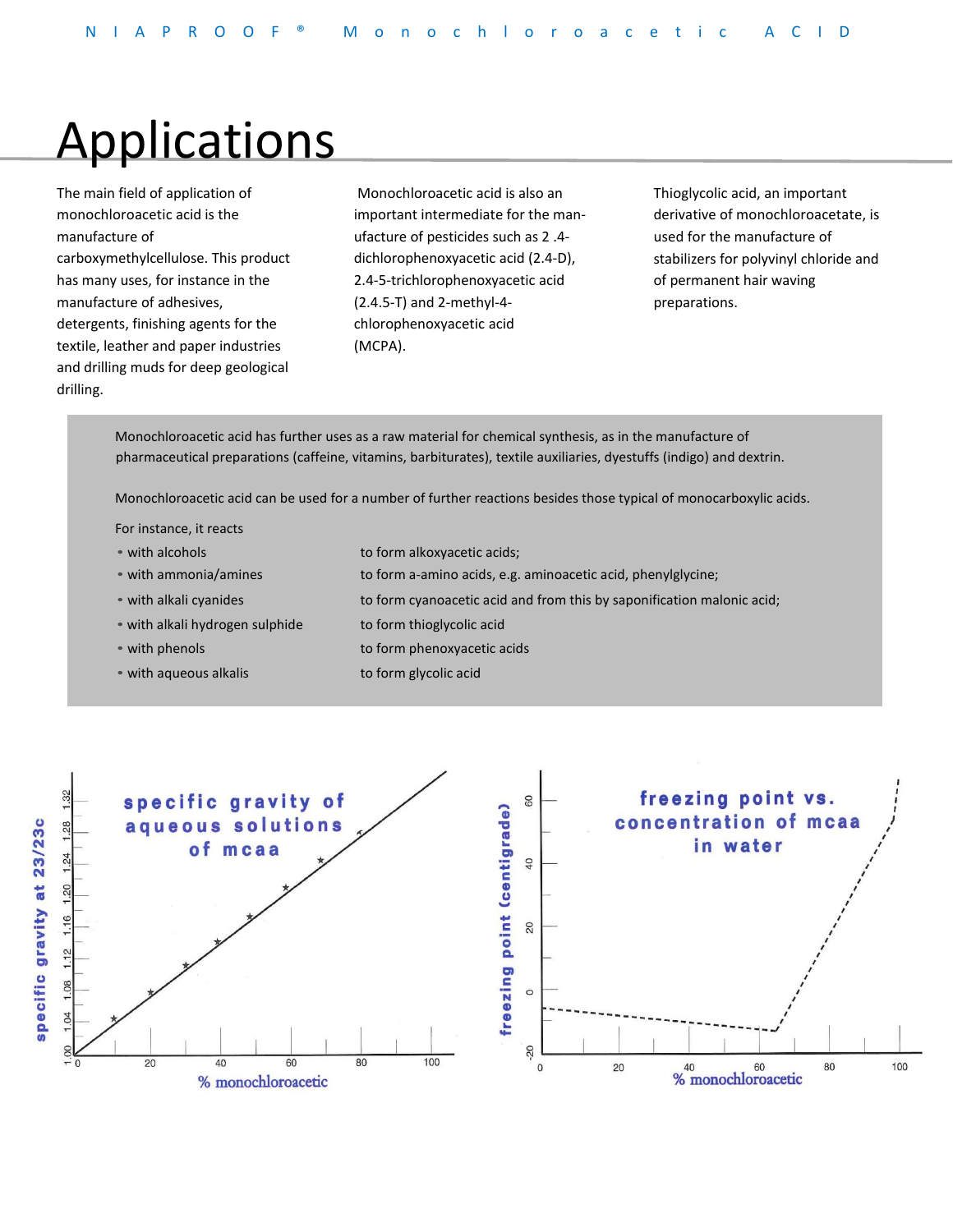## **Toxicological** Properties

#### **Material Safety**

#### **Data Sheet**

Please reference the product Material Safety Data Sheet for detailed information on the safe handling of this product. This information should be thoroughly reviewed prior to the acceptance of product. For a copy of the Material Safety Data Sheet, please contact our sales office at 800-828- 1207 or call collect to 716-285-1474.

#### **G eneral Precautions**

Direct contact with monochloroacetic acid will cause severe irritation to the skin and eyes. MCAA will cause painful burns that are very slow to heal.

MCAA is rapidly absorbed through the skin and may produce serious systemic effects. MCAA absorption has led to permanent injury and death.

Inhalation of the MCAA vapors will cause discomfort to the respiratory tract. The perception of odor threshold is .04mg of MCAA per cubic meter of air or about 0.01ppm. The level of perception of irritation to the membranes of humans is 5.7 mg/m3 or about 1.5ppm. The 8- hour time-weighted average (TWA) recommended in the Workplace Environmental Exposure Level (WEEL) Guide of the American Industrial Hygiene Association has been set at a level low enough to insure that no irritation or discomfort occurs. This 8-hour TWA level is 1.16 mg/m3 or 0.3ppm. The short-term exposure limit (15 minutes) is 3.8 mg/m3 or 1.0ppm.

#### **A c u te Effects**

The initial effects of contact with MCAA are similar to those of strong acids. However, in addition to serious skin burns, rapid absorption through skin is a major concern. There have been reports of deaths occurring when molten MCAA was accidentally spilled over 10% or more of the worker's body area. Laboratory studies confirm this lethal property of MCAA. Wetting 3 – 10% of a rabbit's body surface with MCAA for a period of about one minute, followed by washing with sodium bicarbonate neutralizing solution, resulted in death.

The acute oral toxicity of MCAA has been determined in several species. The oral LD50 values are as follows: rats - 76 mg/kg, mice - 165 mg/kg, guinea pigs - 80 mg/kg. For rats exposed to MCAA by inhalation the LC50 was found to be 180 mg/m3. When MCAA was applied to the skin of rabbits, the LD50 was found to be 175 mg/kg. The toxic mechanism of MCAA is not well understood although in vivo studies in rats give some evidence that sulfhydryl groups are affected, thus causing the inhibition of acetate oxidation.

#### **First Aid**

#### **Eyes**

Immediate and continuous irrigation with flowing water for at least 30 minutes is imperative. Prompt medical consultation is essential.

#### **S k i n**

Immediate continued and thorough washing in flowing water for 30 minutes is imperative. Call a physician and/or take to a medical facility.

#### **C lothing**

Remove contaminated clothing immediately, preferably under safety shower; and wash before reuse. Destroy contaminated shoes.

#### **I nhalation**

Remove to fresh air if effects occur. Call a physician and/or take to a medical facility